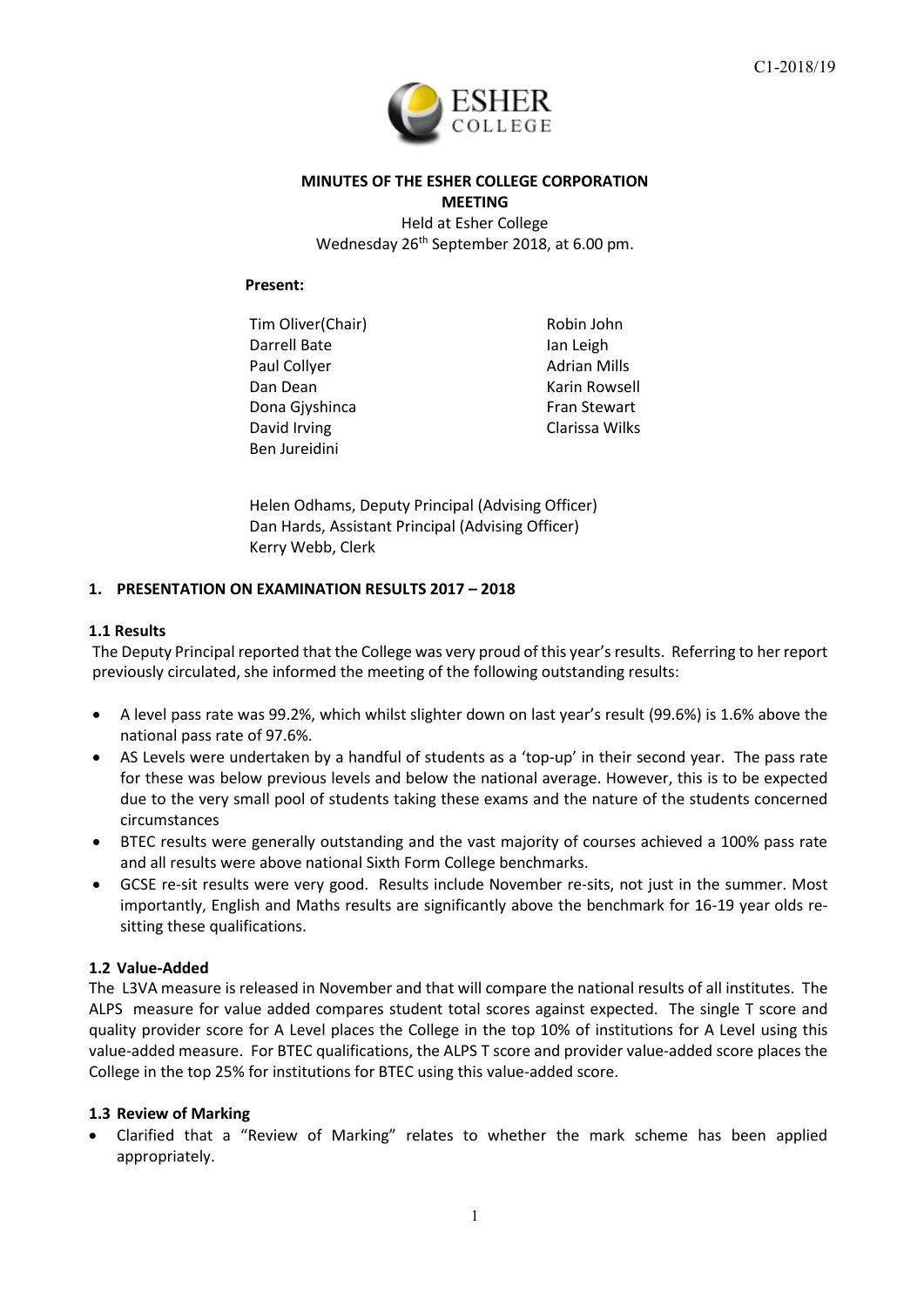- There have been 142 requests for a review of marking in a range of subjects. 20 have seen grades increase (22 last year) and 15 reviews are still outstanding.
- Concerns have been raised regarding exam board assessments in creative subjects raising of bar in terms of potential movement of grade boundaries. Photography has always had excellent results but there has been a dip in the top grades achieved. A review of moderation has been undertaken with no changes and the marking decisions have been upheld. The College is considering next steps.

### **1.4 Exam Results Report**

Two subjects at A Level have been asked to produce an Exams Results Report relating to aspects of high grade and value added, which would be scrutinised by SLT. Meetings between Heads of Department, Divisional Directors and a member of SLT will follow to establish improvement plans.

Governors congratulated the College on these significant achievements and asked the following questions:

Q: What is the pass mark for the new GCSE grading system? Level 4 is equivalent to a 'C' in the former grading system.

Q: What happens if students don't pass their GCSE resits? If they don't pass in their first year they will continue to the second year. "Use of Maths" is undertaken in the first year for appropriate students to gain the skills to pass GCSE in the second year.

Q: How many GCSE re-sits are there? There were 17 in English and 17 in Maths.

Q: Is there ability to show grade progression at GCSE, i.e. came in at e.g. level 3 and show the progress? This could be investigated.

**ACTION: Deputy Principal** to investigate this.

Q: How do A Level results compare against predicted grades? How may achieved predicted grades? Clarified that there are 'Minimum Grades' which are the grades a student should aim for and there are 'UCAS Grades' which are the grades that they are predicted to achieve to get into university. Predicting grades has become more difficult without AS Levels. It should be possible to look at the progress review and see how many students achieved their minimum grades.

Q: Taking above into account then, is it possible to track how many students successfully got into their firstchoice university? It is difficult to track this due to a number of variables, but worth some further thought.

Q: With regard to Value Added scoring do you get an allowance for input, i.e. if someone comes in with 11A\* it's hard to add value? The example is a correct assessment!

The Corporation thanked the Deputy Principal for her presentation and report. It was noted that the headline paper was very useful.

### **2. PRESENTATION ON SAFEGUARDING AND PREVENT**

The Assistant Principal – Designated Safeguarding Lead (DSL) gave a presentation regarding the recent updated Safeguarding guidelines, how the College has responded to it and management priorities. He summarised Prevent actions undertaken in 17/18 and what actions will be undertaken in 18/19.

### **2.1 New Safeguarding Guidance in 2018**

Wide range of updates to Safeguarding with effect from September 2018. Keeping Children Safe in Education (KCSIE) has been updated and the College has responded by redrafting its policy to incorporate changes.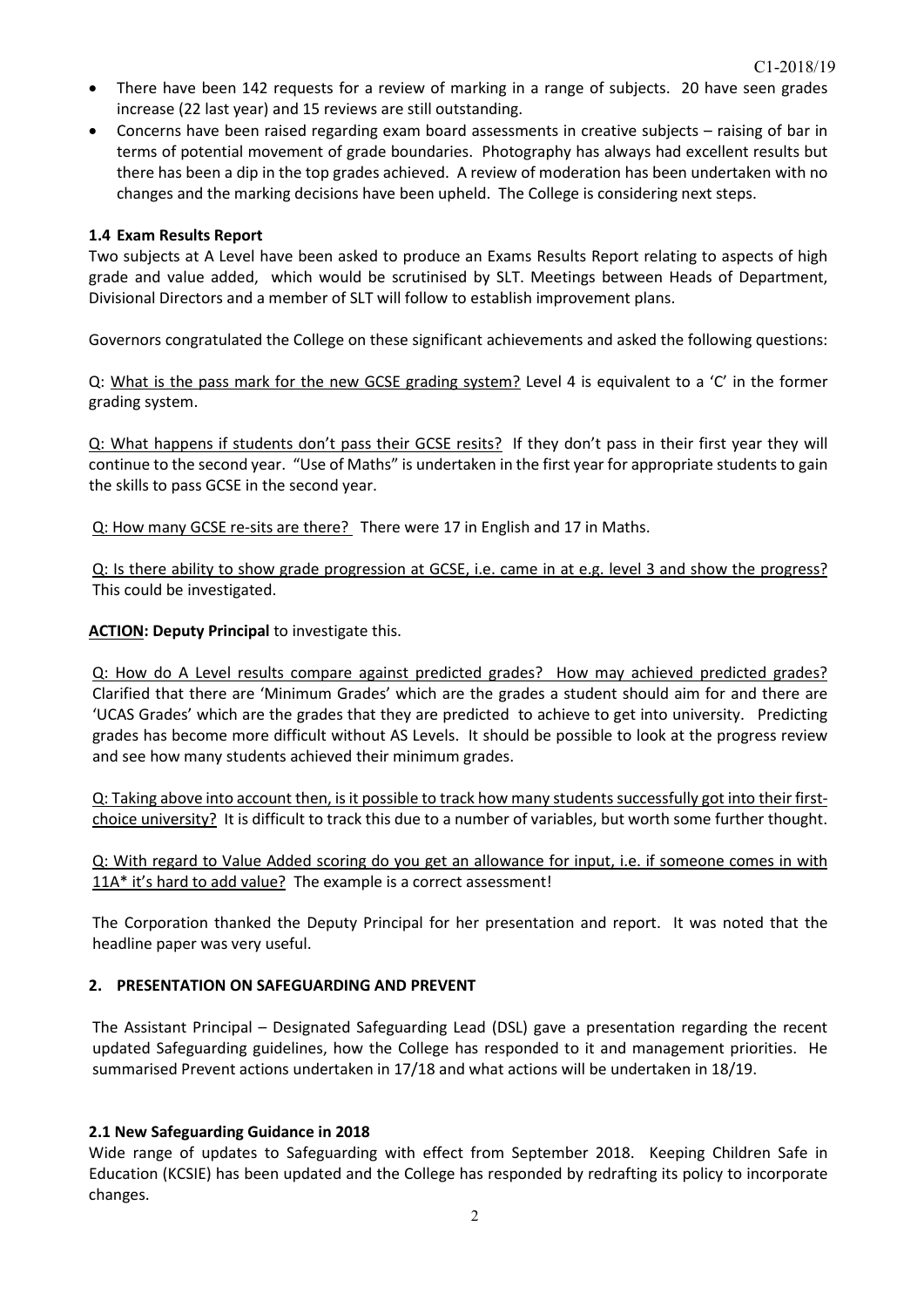# **2.2 Prevent**

New Counter Terrorism Strategy with regard to the Home Office Review following the incident at Parsons Green, new "National Prevent Referral form" a standardised form for sharing information with MASH (Multi-Agency Safeguarding HUB) and police. Prevent was reviewed during 17/18 which involved College consultation with various groups and led to development of the "Prevent Risk Action Plan".

### **2.3 Next Steps:**

- Induction for new staff and all staff asked to read and understand KSCIE, additional online training will be given in February 2019.
- Governors will be sent a copy of the link to KCSIE which they are asked to read and understand.
- E-learning Prevent awareness is available if Governors wish to access that optional.

Q. Are there many safeguarding issues in practice? Every week there is some interaction with different authorities relating to safeguarding issues of different levels.

Q. Is there enough risk assessment in place for work placements and overseas visits? Recognise the need to develop work placement risk assessments more. Regarding any residential trips, risk assessments will be sent to Surrey CC for comment and any suggestions incorporated.

Q. How are "previously looked after children" identified? Schools are increasingly sharing information so may come from that source, students present themselves through behaviour or may declare as priority admissions.

**ACTION: Assistant Principal and DSL** to send KCSIE link to Governors who should read and understand it. Will also send access to Prevent awareness which is optional.

# **3. SAFEGUARDING AND CHILD PROTECTION POLICY**

Q. Is "looked after children" current correct terminology? Some discussion as to whether it should be "care experienced".

### **ACTION: Assistant Principal** to investigate this.

The Safeguarding and Child Protection Policy was unanimously approved, subject to checking the terminology of "looked after children" and amending if necessary.

### **4. REGISTER OF INTERESTS**

There were no declarations of interest in items on tonight's agenda. It was also confirmed all Declaration of Interests forms had now been completed and returned.

# **5. APOLOGIES FOR ABSENCE**

Apologies were received from Daniel Loughlin and Hannah McKean.

### **6. CONSTITUTION**

The Chair welcomed Ben Jureidini (Student Governor), and Dona Gjyshinca (Student Governor) to their first Corporation meeting.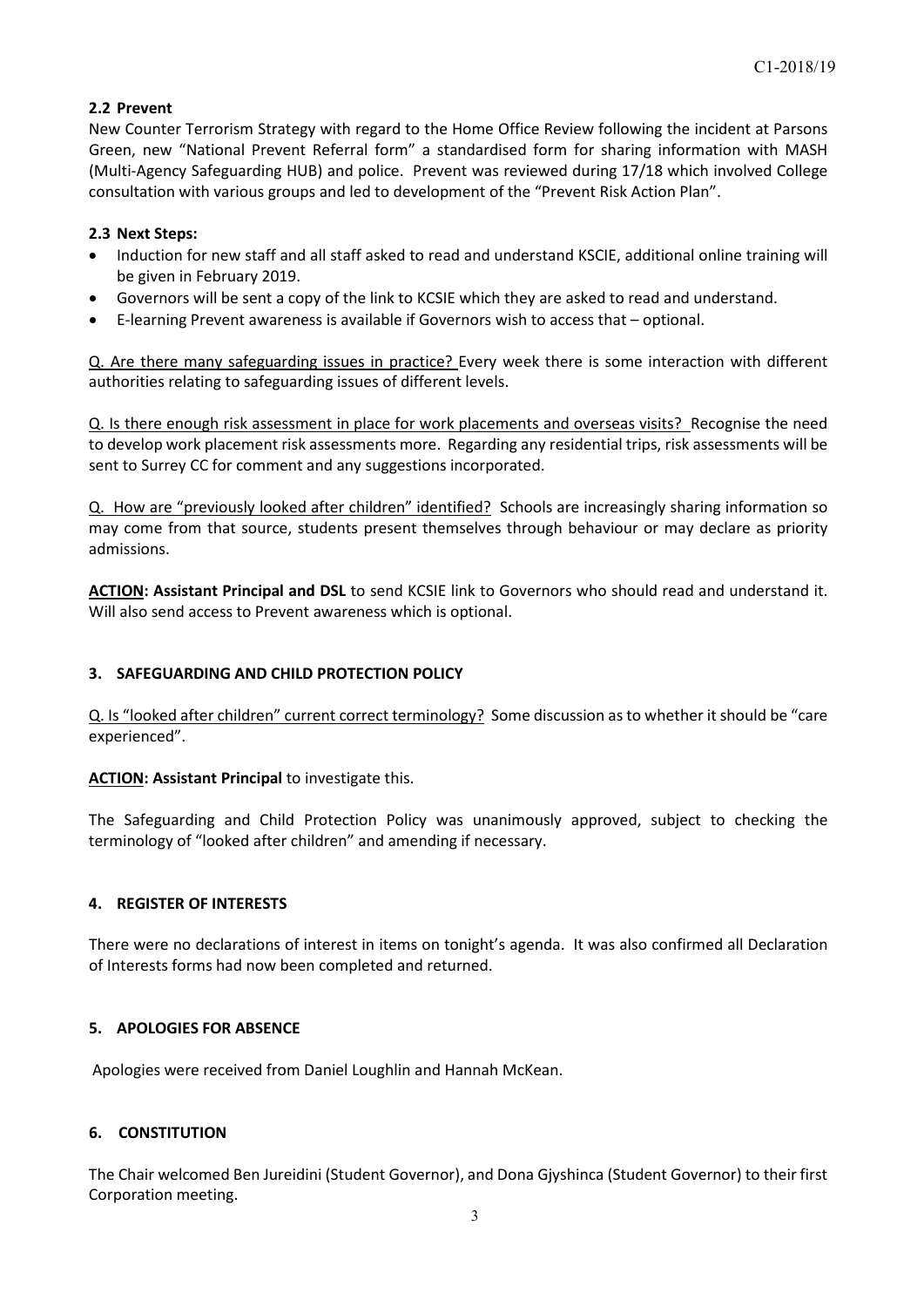The following matters received the Corporation's consideration:

- **Confirmation of Chair** It was unanimously agreed that Tim Oliver would continue to chair the Corporation as the second year of his two-year appointment.
- **Appointment of Vice-Chair –** The Corporation unanimously approved the appointment of Vice-Chair (Robin John) for a second term of two-year appointment.
- **Committee Chairs –** It was unanimously approved that the following would continue as committee chairs for a two-year appointment: Audit – Paul Collyer Finance & Estates – Robin John Strategy & Policy – David Irving Quality & Standards – Clarissa Wilks (until end of Autumn term 2018)

### **7. MINUTES OF THE PREVIOUS MEETING (11th July 2018)**

The minutes were approved as a true record.

#### **8. MATTERS ARISING**

**C4-001** Action completed **C4-002** Action completed

#### **9. PRINCIPAL'S REPORT (verbal)**

#### **9.1 Quality Improvement Plan 2017/18**

The Deputy Principal reported on the QIP and progress on the 2017/18 plan.

Q. When do you start looking at next year's development plan? Now. It is approved in December.

The Corporation approved the QIP.

The Principal reported the following:

#### **9.2 Enrolment 2018**

The Principal reported on the current position, which suggests the College will have a similar roll to last year. Any issues arising from this year's enrolment will be reported in the Admissions Analysis 2018, to be considered by Strategy and Policy Committee.

#### **9.3 Incidents**

- As relayed in the communications sent out there had been an unpleasant incident on Monday  $17<sup>th</sup>$ September in Weston Green Road which was outside the College's control. No students of the College were involved but they did witness it. The College has co-operated with the police and issued a statement approved by the SLT. The College has investigated the incident, although there has not been much to go on and will conclude their investigation tomorrow.
- There had been an electrical fire in B block the previous day (25<sup>th</sup> September). The upper floor of B block was out of action for the rest of the day and the College took the decision to wait for electricians to ensure it was safe before it was re-opened. Electricians are coming back at the weekend to undertake remedial works. It has been a good test of the College's business recovery strategy and the operational continuity procedures worked well.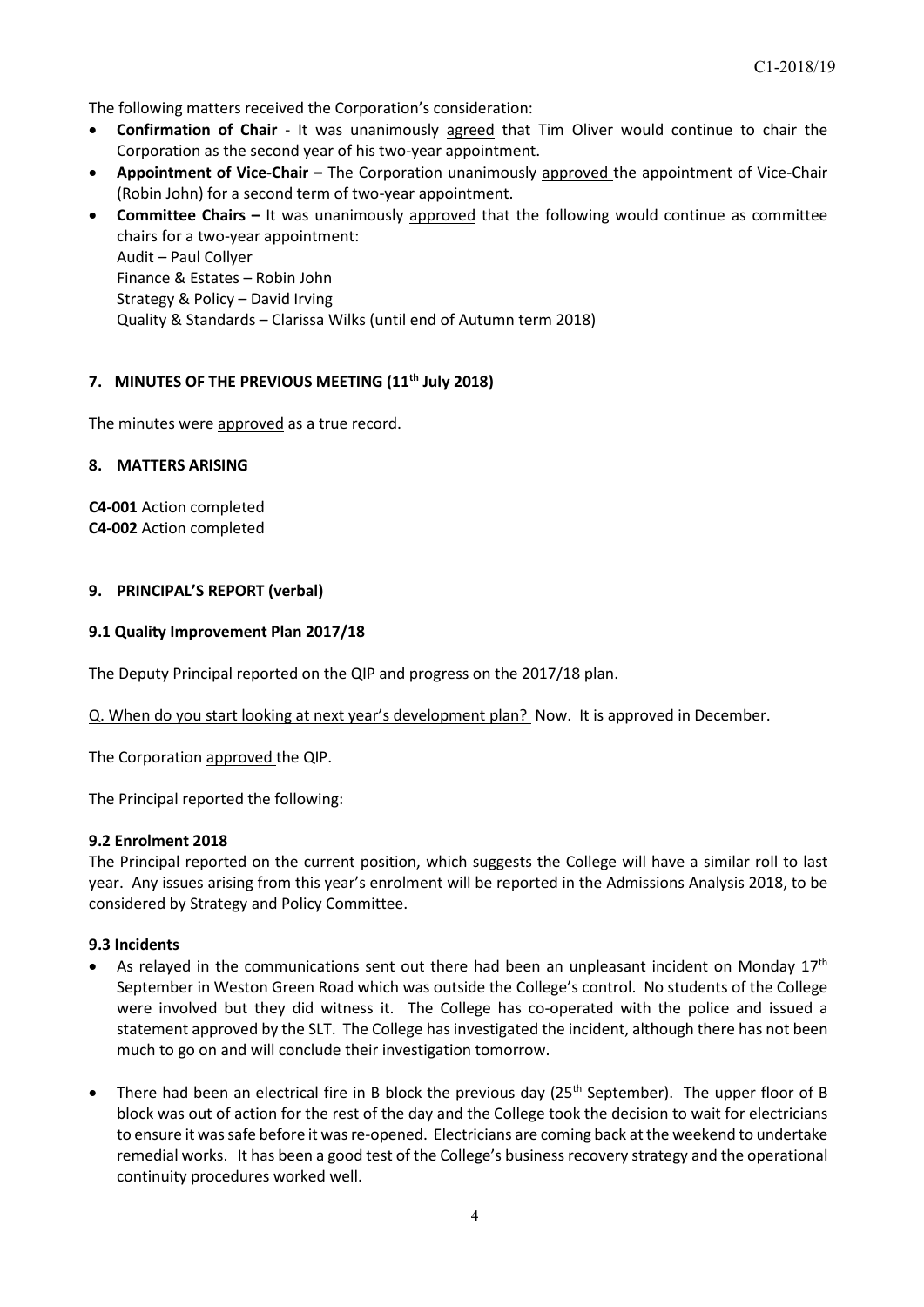### **9.4 Pay Scales**

In July the STRB recommended a 3.5% increase to main scale pay grades, 2% for upper spine pay grades and 1.5% to leadership pay grades. The new teacher pay grant will cover some of this cost for schools.

The Department of Education has recently confirmed that they will fund the pay increase for 16-19 academies but not Sixth Form Colleges. SFCA has argued this should also apply to Sixth Form Colleges and has sent a letter and is awaiting a response explaining the rationale of their inexplicable decision.

#### **9.5 Applications 2019**

Applications 2019 – Applications are progressing well, numbers looking good. Currently at 1945 applications. Deadline is noon on Monday 1<sup>st</sup> October.

#### **9.6 Conclusion**

The Corporation had previously expressed concerns about the limited income from Adult Education provision. Pleased to report that Adult Education income is already exceeding previous year at £64,493 compared to £62,500.

The Principal wanted to record his thanks to the IT Director for all his hard work, especially throughout induction week and noted that the College would not be where it currently was without him. The Principal also wanted to thank Paul Collyer for the publicity opportunity provided for the College by the feature in About Thames Ditton magazine

### **10. GOVERNORS' SELF-ASSESSMENT REPORT 2018**

The updated figures for Equality and Diversity had now been received and a replacement page for this part of the report was tabled.

It was noted Governors' attendance was slightly down. It was requested that if people are struggling to get to committees to please bear this in mind when looking at which ones to sit on. Apologies for absence in advance of a meeting should be sent to the Deputy Clerk. If you are running late for a meeting, calling/texting the Committee Chair or Clerk would be the best option.

The SAR was approved and will be uploaded to the website.

Q. Section 2 overview referenced number of Governors reduced from 20 to 15 is this correct? Yes, in line with recent guidance on best practice.

**ACTION: Deputy Clerk** to upload the Governors' SAR to the website.

### **11. ANY OTHER BUSINESS**

Q. Are we fully staffed? Yes

### **12. DATE OF NEXT MEETING – Wednesday 12th December 2018**

*The meeting closed at 7.30 pm. Attendance was 87% (13 out of 15 members)*

Signed………………………………………

Date………………………………………...